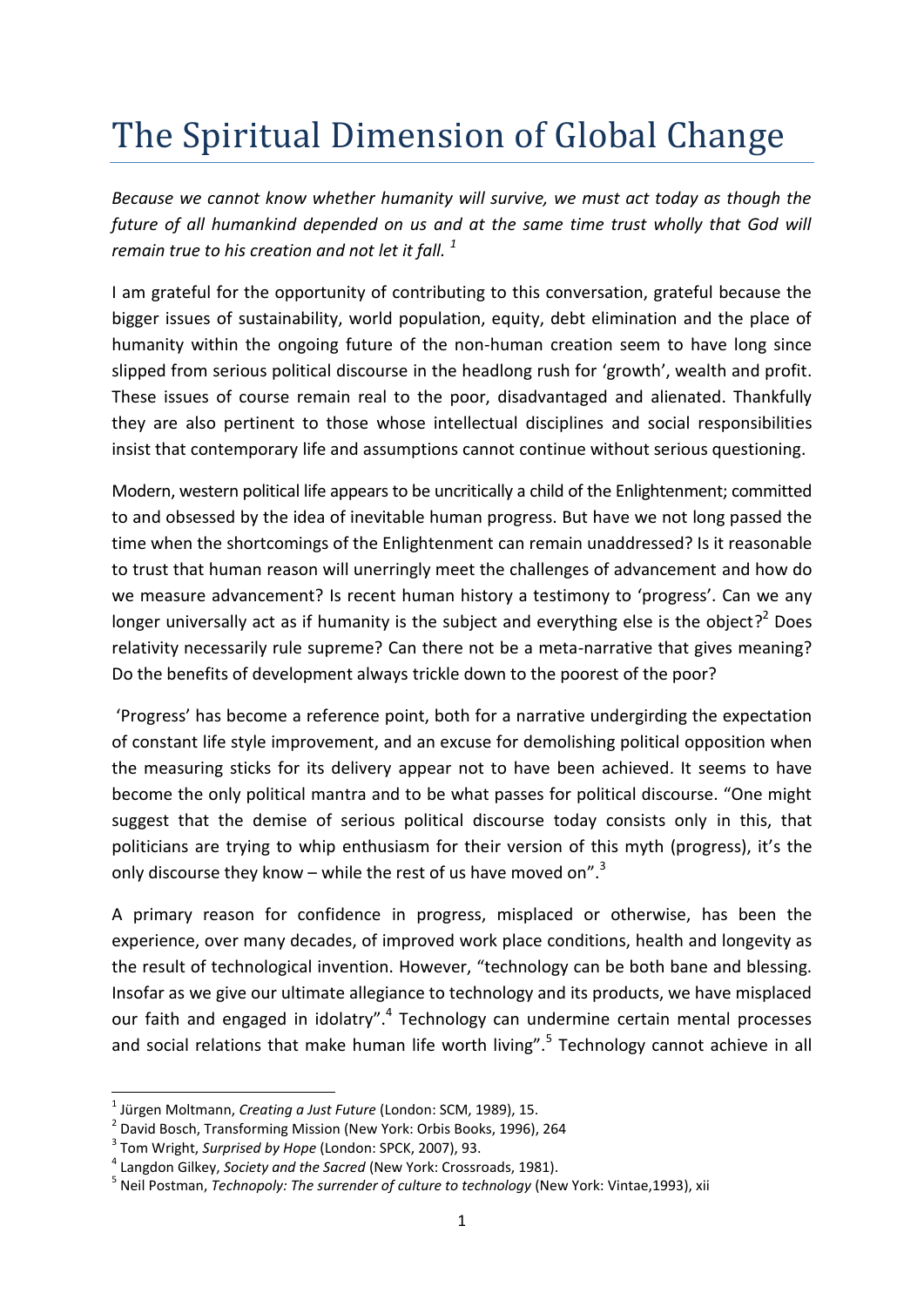facets of life, what otherwise depends upon ethical behaviour, behaviour informed by a values system. Technology is seldom 'the problem'; however technology which is not employed within an ethical framework can be a major problem. Earlier this year Professor Will Stefan gave several addresses in conjunction with the publication of the report of the Climate Commission. In a Melbourne speech he stated that: "the future of humanity and the ecological health of the planet by the end of this century will be more impacted by lived human values than by hope based on technology". It is to a values system that I wish to turn.

Pro-active human behaviour is always informed by a values system and a values system is built upon the belief or ideology to which a person subscribes.

## **1. Individualism**

The cult of the individual has become a ubiquitous ideology of western culture, ironically the culture most influenced by Christianity. While this cult is the most quirky of ideas to be associated with Christianity, it has nevertheless been given considerable comfort by Christianity's evangelical right. The influence of this form of Christianity in US politics in particular is well documented. The influence is also present in Australian politics through the range of Churches that gain a voice through the Australian Christian Lobby. In contrast to this cult, Christianity is premised on a doctrine that the fundamental nature of God is relational and that God has created a relational world. Moltmann expresses it succinctly: "According to modern mechanistic theory, things are primary, and their relationship to one another secondary and determined by natural laws. But... relationships are as original as things".<sup>6</sup> Or as Joel Shuman puts it: "Community is a more fundamental ontological reality than biology". 7

Both Christianity's doctrine of creation and its doctrine of redemption, emphasise the interdependence of all things, that any individual part of creation, human or non-human must be understood through its relationship with the whole creation. Dietrich Bonhoeffer asserts that human identity does not reside in the individual, but in a human being who must act as deputy to others. "The father acts as a deputy for the children... he is not an isolated individual, he combines in himself the selves of a number of other human beings... This reality shatters the fiction that the subject, the performer, of all ethical conduct is the individual. Not the individual in isolation but the responsible man is the subject, the agent, with whom ethical reflection must concern itself".<sup>8</sup>

Human beings are to seek fulfilment and blessing through the mutuality of their relationship with others. Indeed, core Christian doctrine is that there can be no being outside of

**.** 

Moltmann 59.

<sup>7</sup> Joel Shuman *The Body of Compassion: Ethics, Medicine and the Church* (Boulder, CO: Westview, 1999), Chapter 3.

<sup>8</sup> Dietrich Bonhoeffer, *Ethics* (London: Collins Fontana, 1964), 224.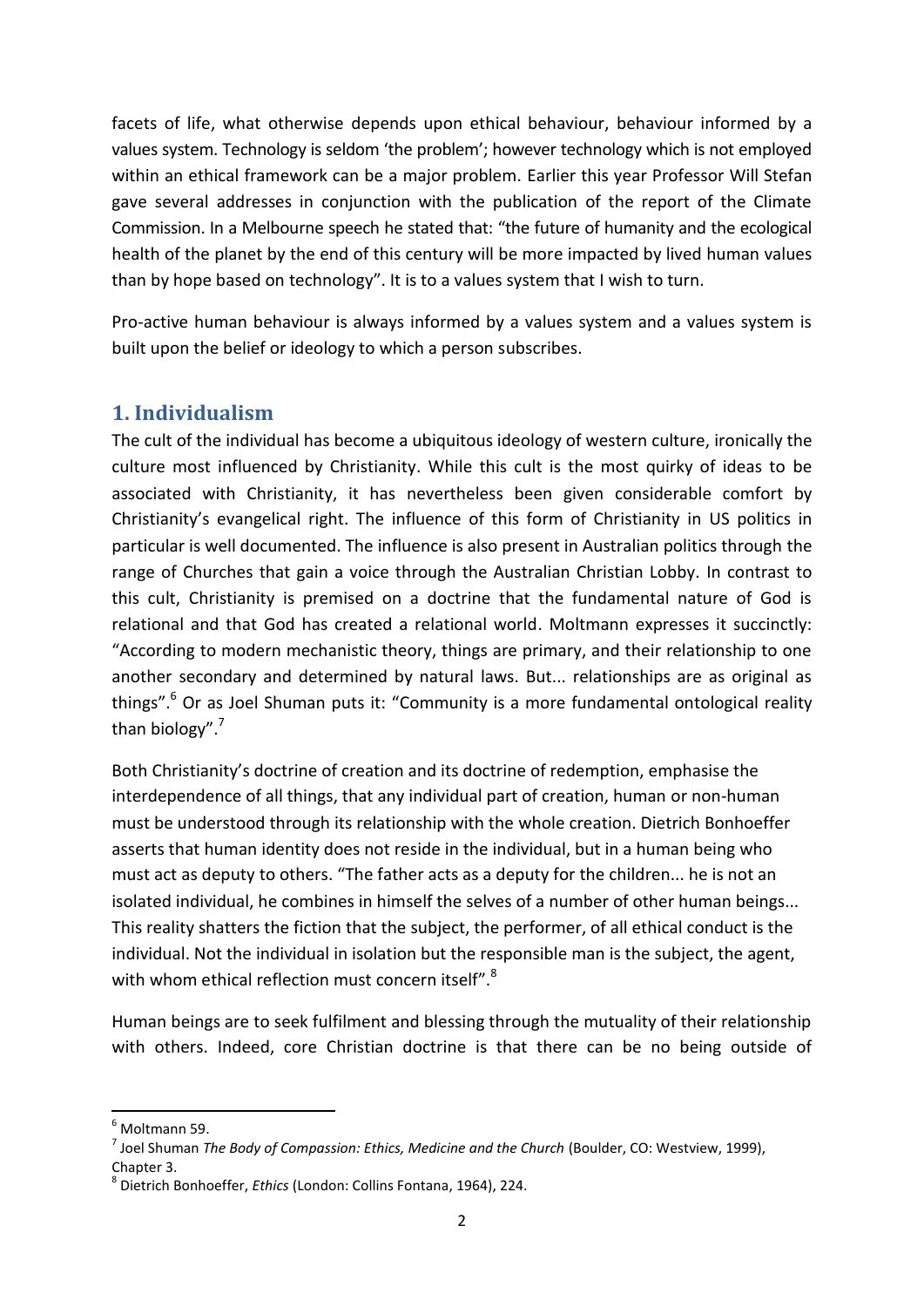relationship. Recent contributions to eschatology have made the same point, as evidenced in the writings of Tom Wright:

In the last two hundred years western thought has over-emphasised the individual at the expense of the larger picture of God's creation. What is more, in much western piety since the middle ages the influence of Greek philosophy has been very marked, resulting in future expectations that bears far more resemblance to Plato's vision of souls entering into disembodied bliss than to the biblical picture of a new heaven and a new earth. If we start with the future hope of the individual, there is always the risk that we will, at least by implication, understand that as the real centre for everything and treat the hope of creation as mere embroidery around the edges.<sup>9</sup>

Such has appeared to be Christianity's championing of the individual that Lyn White Junior<sup>10</sup> and the sociologist Max Weber<sup>11</sup> famously blame Christianity for the excesses of individualism in western culture and the over exploitation of the natural order. More recently Steven Bouma-Prediger has made the same point: "Some of the major maladies of the present world, for instance the reckless extravagant consumption of nature's irreplaceable treasures and the pollution of those of them that man has not already devoured – can in the last analysis be traced back to a religious cause, this cause is the rise of monotheism".<sup>12</sup>

The rise of the cult of the individual has been inextricably woven into an idea of the inalienable right of the individual to own almost anything. Again the thought that individuals can or should own anything and everything is a very quirky idea to biblical Christianity. The Old Testament world view, which Jesus inherited, was that no one had an inalienable right to own land. The most one could claim was the right to harvest land for a maximum of 49 years. While Christianity has unwittingly contributed to the rise of individualism through lack of understanding of its roots, or wilful disregard for fundamental Christian precepts, the rise of the cult of the individual and the concept of the individual's right to 'own' has been an outcome of the Enlightenment. As argued by Moltmann: "It was the Renaissance which first deprived nature of its rights and declared it to be 'property without an owner"<sup>13</sup>

Whether or not we would all agree that western culture is shaped by Christianity is debatable, or at least the manner of that shaping is contested; however we all must agree that we are children of the Enlightenment. My first response therefore to the question of humanity's future is that such a future is contingent upon retaining some of the undisputed advantages of the Enlightenment and the continuing Industrial Revolution, while at the same time

1

 $<sup>9</sup>$  Wright, 92.</sup>

<sup>10</sup> White, Lynn. *The historical roots of our ecological crisis*. *Science* 155 (10 March 1967): 1203-1207.

http://www.uvm.edu/~gflomenh/ENV-NGO-PA395/articles/Lynn-White.pdf (accessed 13 November 2011).

<sup>&</sup>lt;sup>11</sup> Weber, Max, *The Protestant Ethic and the Spirit of Capitalism.* (London: Unwin University Books, 1930).

<sup>12</sup> Steven Bouma-Prediger, *The Greening of Theology* (New York: Scholars Press 1995), 2.

<sup>13</sup>Moltmann, *Creating a Just Future* 68.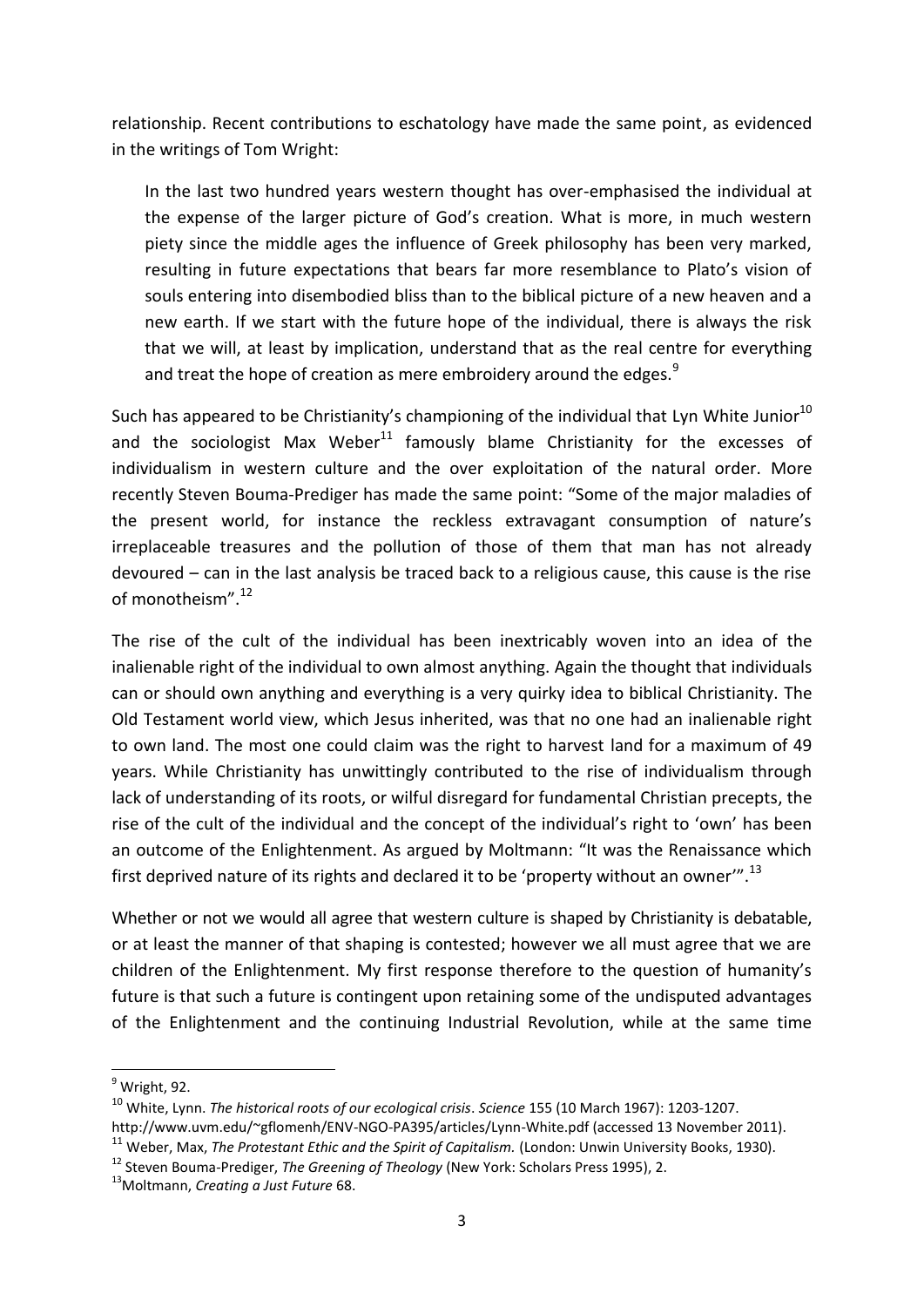escaping from underneath the shackles of a culture of individualism which runs counter to 'natural order' and threatens to grossly contort what we know to be civilised society.

## **2. Debt**

**.** 

Biblical Christianity makes it clear that debt cannot be sustained. The sabbatical provisions including the sabbatical year and year of jubilee were instituted to ensure that debt never became entrenched. Christians visit the idea of debt and its debilitating consequences every time the Lord's Prayer is repeated. The fallout from national and international debt hits the headlines every day. We are concerned with the level of personal and household debt. We are concerned with the indebtedness of young people who, before they even begin a salaried position, have incurred indebtedness as the result of their education. However, as significant and as disturbing as these debts are, they are transparent, they can be measured and strategies can be argued to deal with them. Personal human debts, like the debt accrued through abuse is much harder to deal with and its consequences can be a life time of debilitating misery. In the context of this symposium, however, our concern is environmental debt. Environmental debt is the quantum gap created when human exploitation of the earth's natural resources exceeds the capacity of the earth to embrace regeneration and renewal. According to the Conservation Society this debt is now around 140% - 150% $^{14}$  annually, that is to say human activity is greater by 140 -150% than the earth's annual capacity for renewal and regeneration.

The Sabbath provisions of the Old Testament guarded against the loss of economic, social and ecological cohesion. "Practices of release (jubilee) promoted social and economic stability (cohesion). On the one hand they prevented debtors from becoming too weak on the other hand they prevented creditors from becoming too strong".<sup>15</sup> The theme of justice and equity runs deeply through the pages of scripture. The prophet Amos in the eighth century BC famously stated that cultic religious observances are of absolutely no consequence if there is no justice and equity for the marginalised and poor.<sup>16</sup> According to the biblical historian, the Chronicler, the reason for the failure of the nation of Israel, and its demise into Exile in the fifth century BC was its inability to keep the sabbath provisions of equity and justice in relation to the land (2 Chron. 36: 21).

The final, most puzzling and most misquoted book of the Bible, the Book of Revelation contrasts the 'Mark of God' (chapter 22) with the 'Mark of the Beast' (Chapter 13). In the Hebrew language what is translated as the 'mark of the beast' can be understood as 'extortionate interest on money'. In other words indebtedness removes the dignity of the divine image, its outcome is godlessness. Using this as a metaphor it could therefore be said

<sup>&</sup>lt;sup>14</sup> http://www.footprintnetwork.org/en/index.php/GFN/page/wprld\_footprint

<sup>15</sup> Patrick Logan*, Biblical Reflections on the Political Economy of Jubillee* (Southwark Diocese 1977), 11.

 $16$  Amos was a prophet to the Northern Kingdom c 750BC. His most famous passage is Amos 5: 18-24)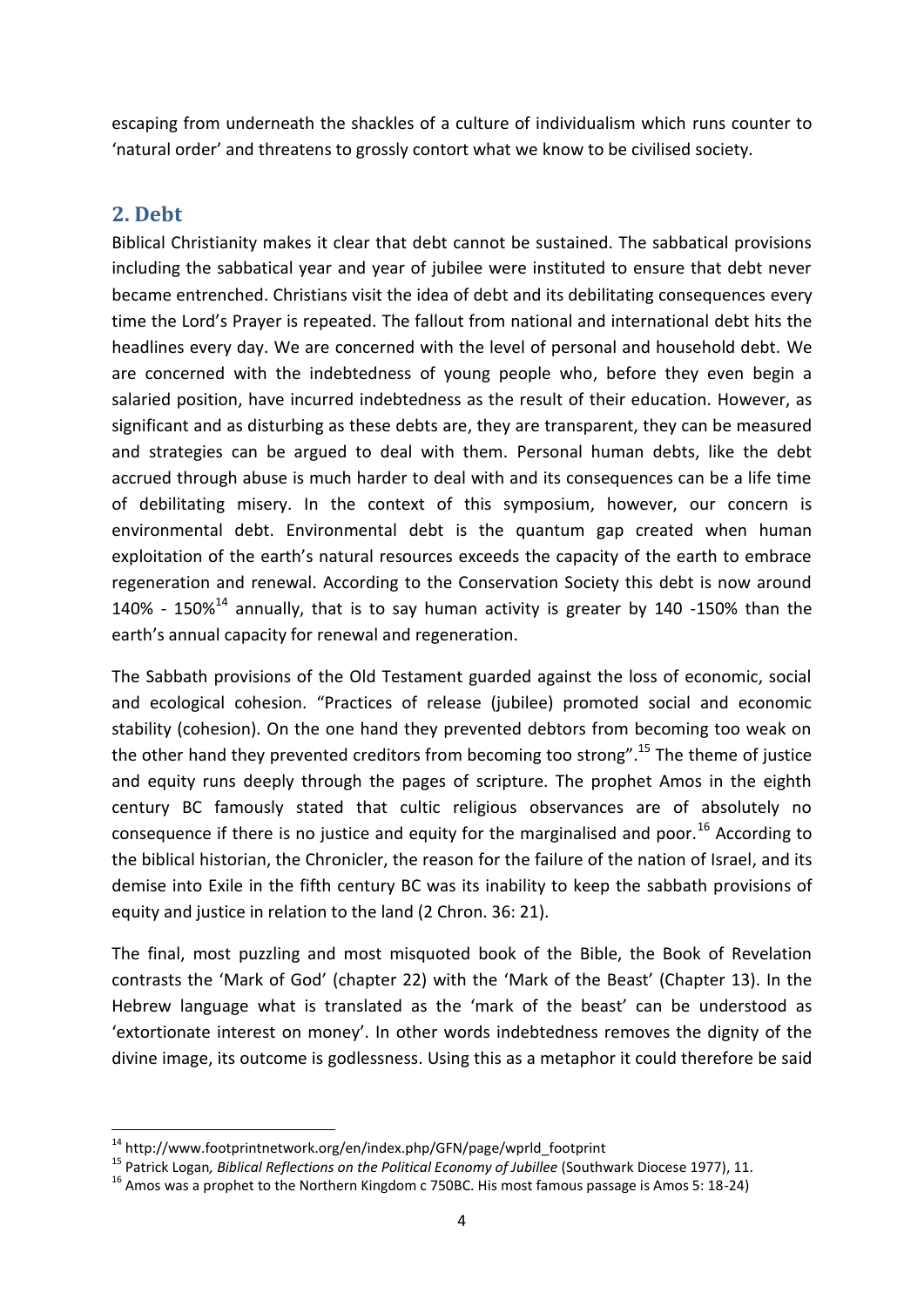that the floor of the stock market where vast amounts of money are traded, without reference to a product or without reference to human well being, is a God free zone.

"As in the jubilee and as in the Lord's Prayer, debt is seen as the paradigmatic social evil".<sup>17</sup>

It now appears that throughout the last decade 'growth' has been somewhat of a mirage; only achieved either through population expansion or through debt. Neither continuous population expansion nor increased debt is sustainable. If therefore it is true that genuine growth has been a mirage, at least for the duration of this century, it is urgent and essential that an economic system that is predicated on exponential growth be reformed before it collapses. The human world cannot sustain the kind of debt that led to the 2008 global economic crisis and the whole created order certainly cannot survive the rapidly expanding environmental debt that already manifests itself in loss of biodiversity, global warming and increased frequency of extreme weather conditions.

My second reflection therefore is that the future of humanity is contingent upon its capacity to deal with debt, especially environmental debt. The debt we chalk up every day because we do not deal with our addiction to energy sourced from fossil fuels is the single biggest threat to our future. Our future is entirely dependent upon the health of the earth's ecologies. Our indebtedness places that health in a very vulnerable position.

## **3 Limits**

**.** 

The idea of 'limits' does not sit well within an aspirational society. We have been conditioned to believe that we should not accept limits, that somehow to accept limits is to deny the human capacity to extend horizons. I write these words having recently watched the Para-Olympics. To see in the athletes a capacity to extend well beyond what might reasonably be considered the limits of their disability has been truly inspirational. Limits refered to here are therefore not related to human striving, physical, intellectual or spiritual: but to acquisitional limits. It has long been a feature of all religions that to accept no limitation to acquistitional desire is dehumanising. Our culture is driven in the opposite direction. Acquisition is applauded. Indeed advertising frequently relies upon its capacity to make a connection between a product and a person's well being.

In the world of research however there is no proven connection between acquisition and human happiness or well being. Research consistently indicates that there is no measureable benefit to human wellbeing when wealth extends beyond the level necessary for a basic standard of living. Indeed some of the evidence suggests the contrary. <sup>18</sup>

Creation theology is a celebration of abundance. Commitment to abundance is not a desire for a quantitative measurement but for a qualitative lived experience. How is the celebration of

<sup>17</sup> John Howard Yoder, *The Politics of Jesus* (Grand Rapids: Eerdmans, 1972), 41.

<sup>18</sup> Tim Jackson, *Prosperity Without Growth: Economics for a Finite Planet* (London: Earthscan, 2009), 143ff.